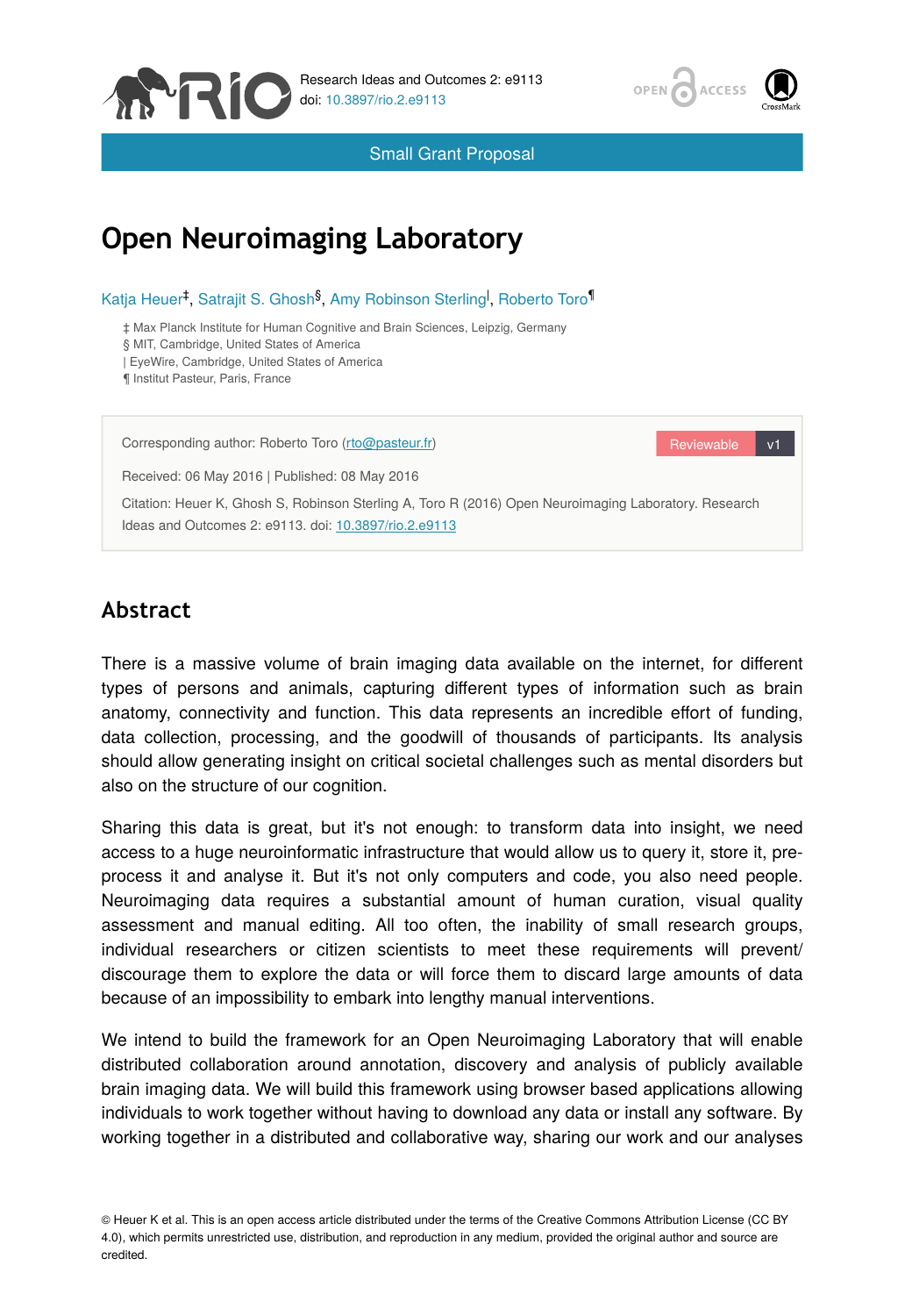we should improve transparency, statistical power and reproducibility. Our aim is to provide to everyone the means to share effort, learn from each other, and improve quality and trust in scientific output. The framework we propose will leverage and extend the spirit of the EyeWire game to a distributed, open laboratory for collaboration in brain imaging.

## **Keywords**

Neuroimaging, Collaboration, Open Science, Co-edition, Open Science Prize, Magnetic Resonance Imaging, Segmentation

## **Introduction**

Data sharing is great. There is a massive volume of magnetic resonance brain imaging data available on the internet, for different types of persons, different types of animals, capturing different types of information such as brain anatomy, connectivity and function. This data represent an incredible effort of funding, data collection, processing, and the goodwill of thousands of participants. The analysis of this data should allow generating insight into critical societal challenges such as mental disorders but also into the structure of our cognition, into ourselves.

However, data sharing is not enough. It's not enough to be able to **download** data: if you want to **transform** data into insight, you still need access to a huge neuroinformatic infrastructure that would allow you to query it, store it, pre-process it and analyse it. And it's not only computers and code, you also need people. Neuroimaging data processing requires a substantial amount of human curation, visual quality assessment and manual editing. All too often, the inability of small research groups, individual researchers or citizen scientists to meet these requirements will discourage them to explore the data or will force them to discard large amounts of data because of an impossibility to embark into lengthy manual interventions. Sharing data is not enough, you need a big lab to be able to put data to good use. However, instead of curating shared data within each lab, it would be of greater benefit to the community to perform such curation in a collaborative setting. This would reduce redundancy in effort, increase cooperation, and help generate consensus. And even in cases when there is no consensus, collaborative curation and editing would generate challenges which the domain needs to address. By operating in silos, all these benefits are lost.

Our aim is to make possible an **Open Neuroimaging Laboratory** of the size of the planet, minimising the computational requirements for accessing the wealth of shared data to a web browser. By working together in a distributed and collaborative way, sharing our work and our analyses, we should improve transparency, statistical power and reproducibility. Our aim is to provide to everyone the means to share effort, learn from each other, and improve quality of and trust in scientific output.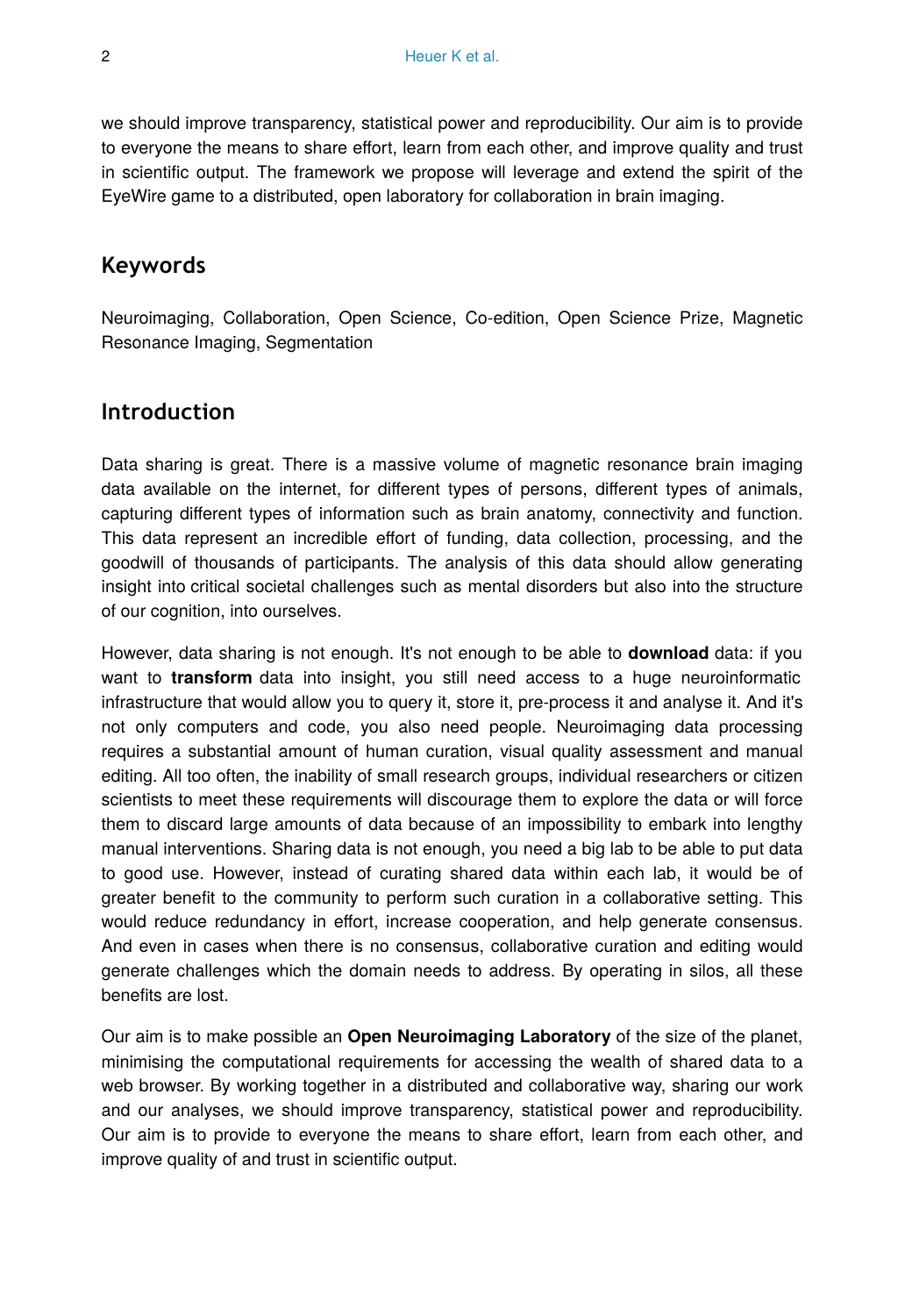We propose to develop a web framework that will illustrate and demonstrate the feasibility of our project. Our framework should facilitate:

- 1. **Data discovery:** We will provide tools to allow users to create shared catalogues of online brain MRI data. Initially, the catalogue will index data from online projects such as Oasis brains, ABIDE, Human Connectome Project, OpenfMRI, COBRE, Brain Catalogue, or brain MRI data available in Figshare, Zenodo, GitHub, and scientific journals. But finally, everybody can index data from their labs.
- 2. **Data annotation:** Data will not only be indexed, we will provide a graphical interface to allow users to collaborate online in the analysis of and discussions around this data. To illustrate the approach, we will develop a web application – **BrainBox** – to allow sandboxed collaboration. As a first example of such interaction, we will focus on manual segmentation of brain structures. A functional prototype is available at <http://brainbox.pasteur.fr>.
- 3. **Database-wise analyses:** The collaborative editing of brain MRI data will allow us to perform – online – analyses across many different datasets. By putting together all the data available online we should be able to provide the community with excellent statistical power to test new hypotheses and verify the reproducibility of results in the brain MRI literature.

In the longer run, such a framework will allow collaboration across different tools that require social communication and interaction. In the future, artificial intelligence agents or platforms can then learn from such interactions to enable better automation of such processes.

## **BrainBox**

To illustrate the principle of our long term project, we propose to develop BrainBox: a web application for the manual segmentation of any structural brain MRI dataset available online. We have created a first proof-of-concept of our collaborative segmentation tool which you can try:

- 1. Go to <http://brainbox.pasteur.fr> and enter the URL of any structural MRI available on the internet. You can try, for example, this Human magnetic resonance imaging dataset from FigShare http://files.fi[gshare.com/2284784/MRI\\_n4.nii.gz,](http://files.figshare.com/2284784/MRI_n4.nii.gz) or this Lion MRI from Zenodo [https://zenodo.org/record/44855/](https://zenodo.org/record/44855/files/MRI-n4.nii.gz)files/MRI-n4.nii.gz. For the moment, BrainBox can only read the nii.gz format (one of the most widely used neuroimaging file formats). In the version we propose to build, the datasets will be added to your user's profile where you will be able to tag them (age, sex, species, disease status, project, etc.) and organise them into categories and projects,
- 2. BrainBox provides a basic online viewer which you can use to explore any online dataset. It also provides a set of basic tools which allow you to manually segment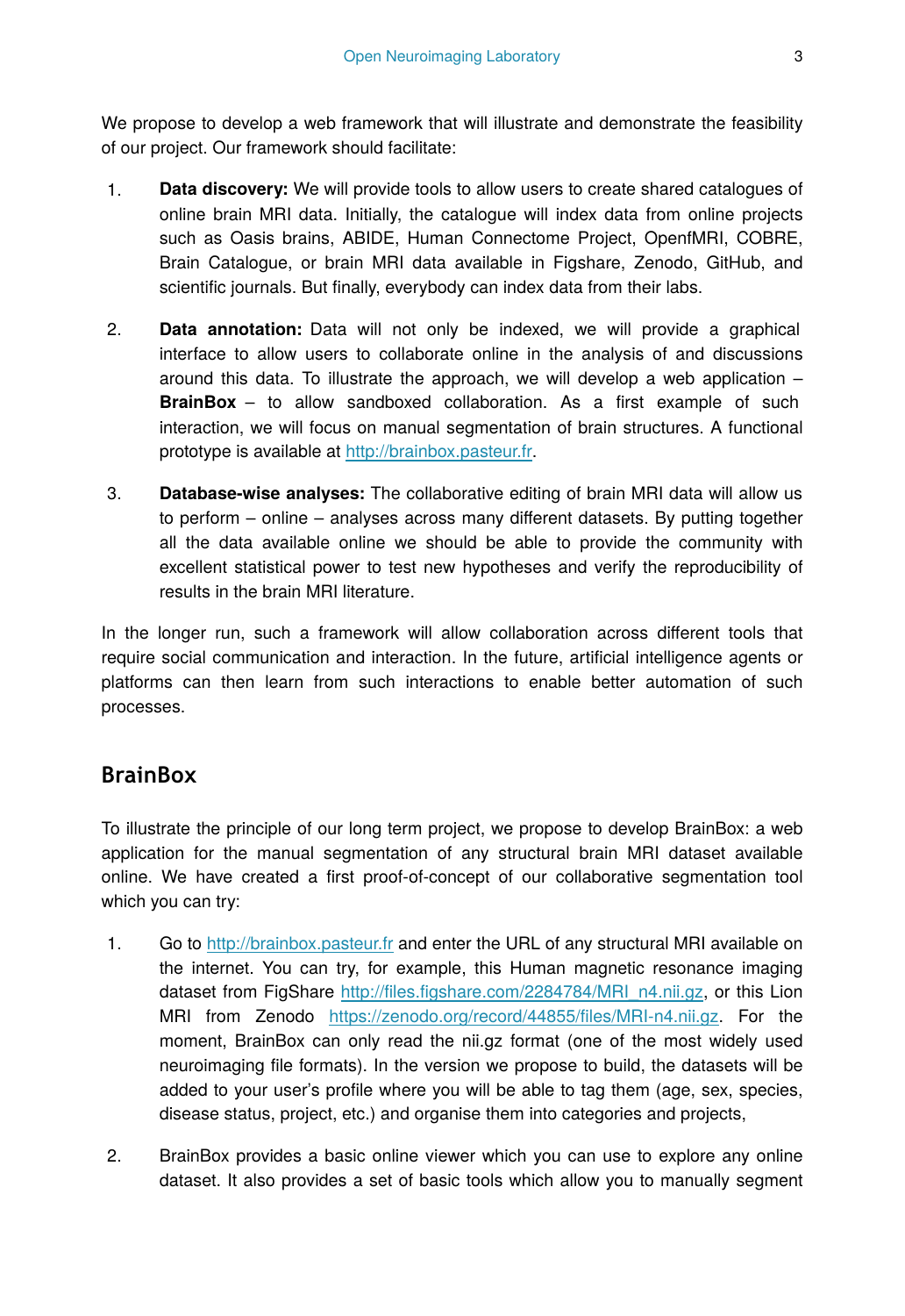and annotate different brain regions as well as a simple chat. These annotations are automatically saved, and will be there the next time you connect,

3. Now, invite one or more friends to connect to the same dataset you are using. The segmentation tool provides real time interaction: different users using BrainBox at the same time will be able to see each other's work, and discuss using the chat.

In the version we propose to build, we plan to implement an associated viewer which will produce 3D meshes of the structures you created. We also want to make it easy to submit segmentations to Zenodo to get a permanent reference through a DOI.

BrainBox will provide the means to create a layer of collaborative annotation over all the available MRI data without having to rely on a centralised data repository. We will not make copies of the original datasets, but only store the users' segmentations, annotations and the URL of the original dataset. BrainBox could then be used to segment any dataset that a user is able to access: if you have the rights to download an MRI dataset to your computer, then you can also edit it with BrainBox.

Our aim for the version of BrainBox that we will release by the end of the project is to improve the user experience, ensure its usability in multiple platforms and include additional MRI data formats to expand the universe of data we can access. We will pack BrainBox as a widget, so that it can easily be added to existing web pages. By adding BrainBox to your web page, you will help build a large, distributed network of brain imaging researchers from academia, citizen scientists or patients, fostering open data sharing and collaboration.

#### **Advancement of Open Science**

Our project will help transform the massive amount of static brain MRI data readily available online into living matter for collaborative analysis. We will allow a larger number of researchers to have access to this data by lowering the barriers that prevent their analysis: no data will have to be downloaded or stored, no software will have to be installed, and it will be possible to recruit a large, distributed, group of collaborators online.

#### **Impact**

Even large neuroimaging laboratories are unable today to invest into the manual editing and curation of data. We will provide a tool to facilitate and encourage the creation of distributed teams of researchers to collaborate together in the analysis of open data. In addition to the practical output of this work (i.e., the human curation of large amounts of open MRI data), our project should plant the seed for the growth of a community based on collaboration instead of competition. Further, aggregating annotated brain imaging data resources provides an improved way of searching for information and greater potential for reuse.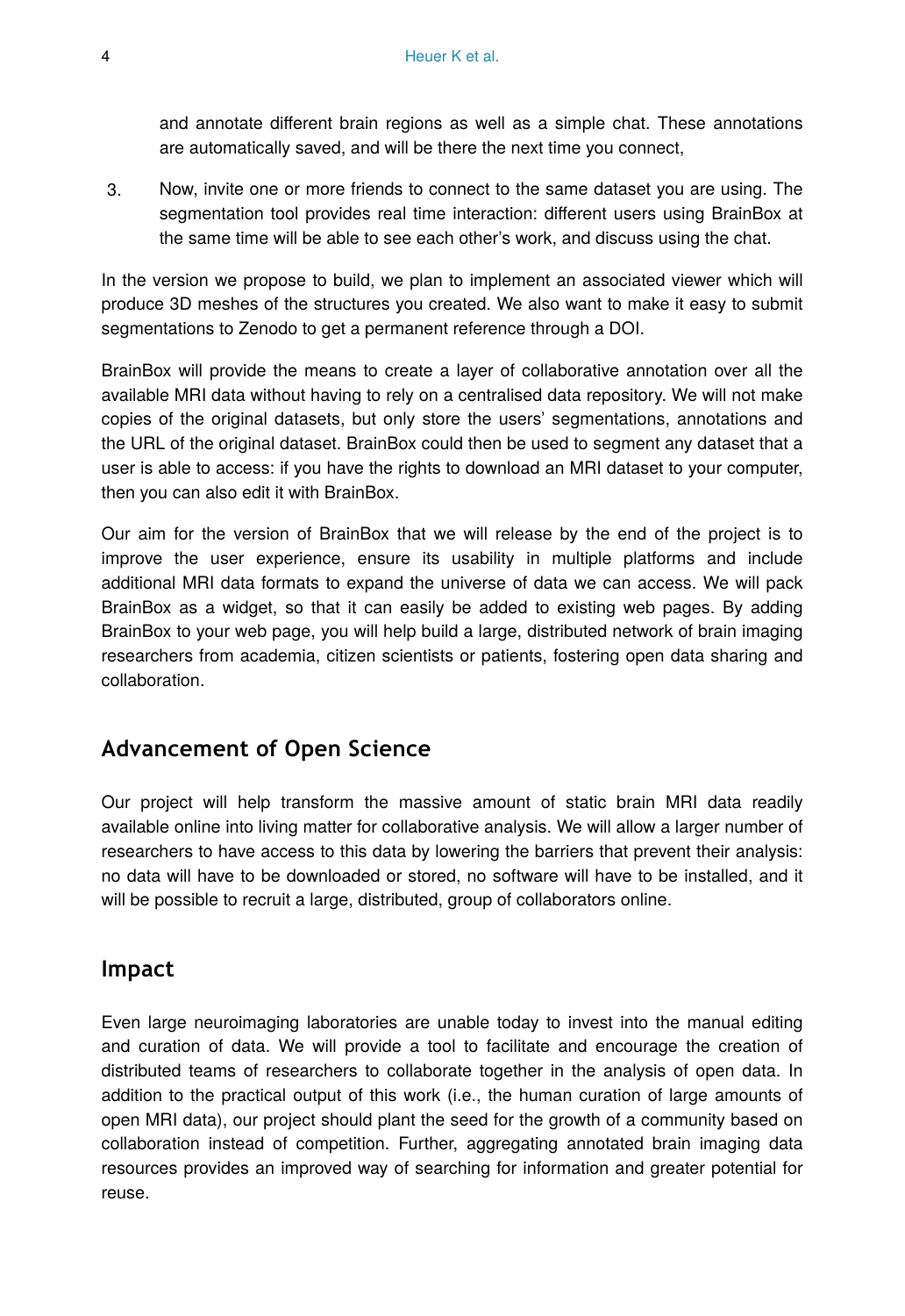#### **Innovation and Originality**

Whereas many online platforms exist for co-editing text (Wikipedia, Google docs, Hackpad, etc.), the platform we propose will be to the best of our knowledge the first example of a coediting platform for brain imaging. We foresee that such a platform can provide significant benefits: the amount of curated data available online can increase exponentially, there is greater trust in the data due to collaborative efforts, and it enables greater reproducibility by reducing redundancies and inefficiencies in processing imaging data. While a utopic platform will do away with any human curation or editing, we don't see this happening in the near term. As the amount of publicly available data grows, platforms such as BrainBox will allow increased collaboration, more effective hypothesis testing, and improved reproducibility.

## **Technological Viability and Resource Feasibility**

The web has become the largest platform for collaboration today, and standards such as WebSockets and WebRTC have enormously facilitated the possibility of this collaboration to become real time. Our project builds on top of these standards, which ensures its technological viability. The resources required for this project – the MRI data – are already available online, but in a static form that makes them hard to analyse. Our project changes that. To demonstrate feasibility, we have developed a prototype for collaborative segmentation of brain MRI. In this prototype the data viewer (using the standard 3 orthogonal slice views) was coded in javascript and jQuery, and the layer of real-time interaction was built using WebSockets with Node.js in the server side. The annotations and segmentations are stored in a MySQL database. Many additional elements are still needed including connection to data resources, improvement of collaborative elements such as a better chat, but also discussions and offline modes of use.

The Open Science Prize Phase 1 will allow us to take this web application from prototype to version 1, improving the user experience, the stability and the documentation. Retaining our project for Phase 2 would allow us to further the type of analyses beyond the segmentation of structural MRI data and to explore the development of interfaces for database-wise statistical analyses. Our code will be released open source on GitHub to facilitate bug correction, extension and maintainability.

#### **Bios**

**Satrajit Ghosh** is a principal research scientist at the [McGovern Institute for Brain](http://mcgovern.mit.edu/) [Research](http://mcgovern.mit.edu/) at MIT and an assistant professor in the Department of Otolaryngology at [Harvar](http://www.hms.harvard.edu/) [d Medical School](http://www.hms.harvard.edu/). His research areas include neuroinformatics, applied machine learning, neuroimaging, and speech communication. He focuses on enhancing interoperability across brain imaging, clinical data mining, mobile health, and translational neuroimaging.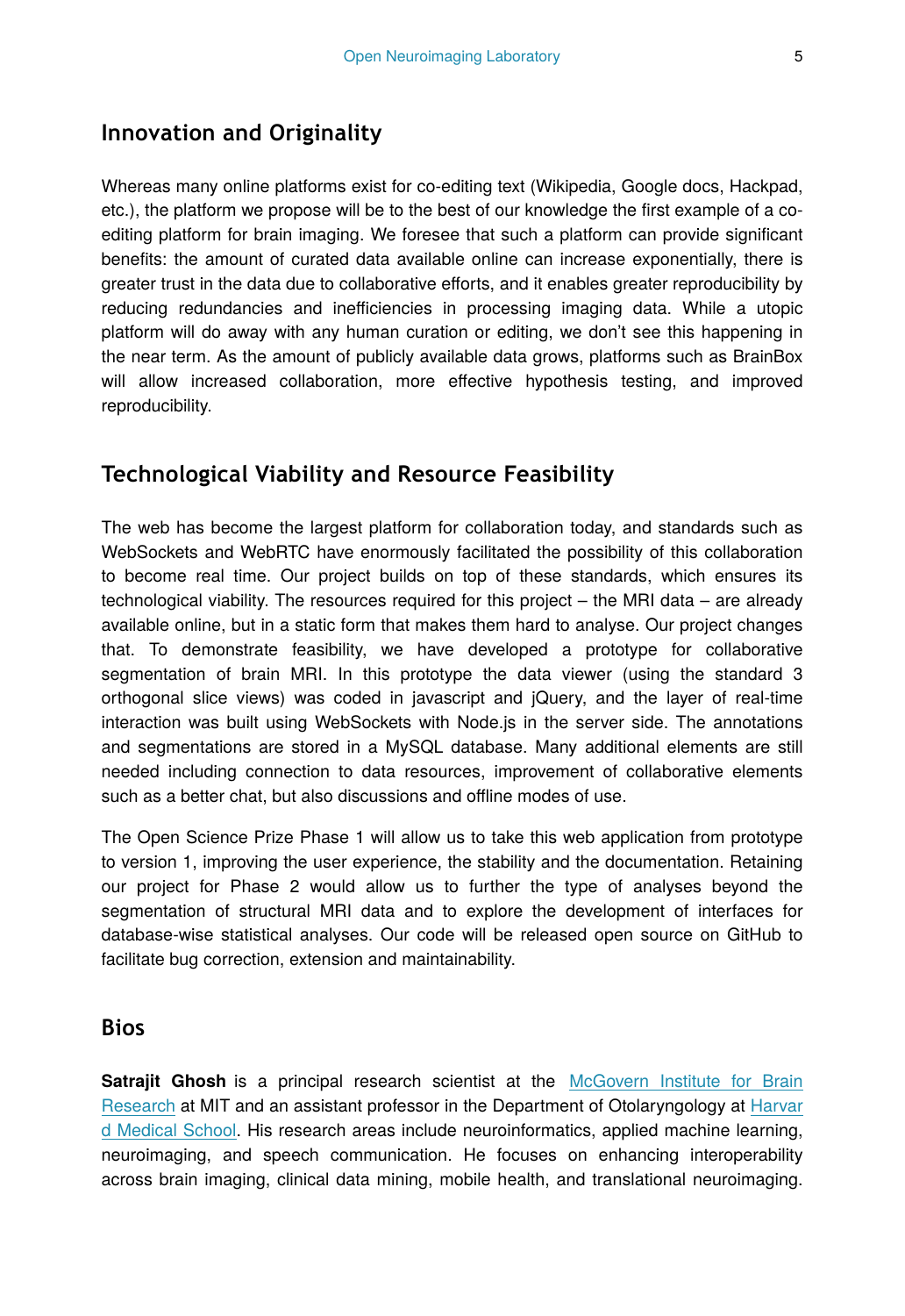He is a lead architect of the [Nipype](http://nipy.org/nipype) project, an ardent proponent of distributed Web solutions for data sharing, querying, and computing, and a strong believer in solving problems together. Satrajit Ghosh has been a part of the INCF task-force on Standards for Data Sharing and has organized numerous workshops, hackathons, and coding sprints around neuroscience.

**Katja Heuer** is an artist, a philologist and a neuroscientist. Having studied the Fine Arts, English and French Studies in Paris and Leipzig, she is now a PhD student at the Max Planck Institute for Human Cognitive and Brain Sciences. While focusing her research on the development of the human brain and its connectome, she is also working on projects at the interface between art and neuroscience. Projects Katja Heuer worked on comprise among others [The Art of MR. Staging the Connectome](https://youtu.be/LtsBZlw5nQI), [Fire & Wire](https://www.youtube.com/watch?v=jtwKYvI8tVQ) and [Surf the](http://openscience.cbs.mpg.de/brainnetworks/) [connectome. 3D functional and structural brain networks in the cloud](http://openscience.cbs.mpg.de/brainnetworks/).

**Amy Robinson** (USA PI) is the Executive Director of EyeWire, a game to map the brain that began at MIT. EyeWire crowdsources neuroscience, challenging hundreds of thousands of players around the world to solve 3D puzzles, which actually map out neurons. This allows neuroscientists to chart synaptic connections and model circuitry. She has advised The White House OSTP and the US Senate on crowdsourcing and open innovation. Under her leadership, EyeWire's neuroscience visualisations have appeared at TED and in Times Square NYC. She also helped create the world's first neuroscience virtual reality experience, and curates the NIH 3D Print Exchange Neuroscience collection, which features several 3D printable neurons discovered by EyeWire gamers. Amy Robinson has written for Vice, the BBC, Nature, and Forbes, and writes the [Neurotech](http://blogs.scientificamerican.com/expeditions/2014/09/18/journey-through-the-brain-mit-neurotech/) series for Scientific American in partnership with MIT. She tweets @amyleerobinson, and is a long time TEDster – founder of the [TEDx Music Project,](http://t.signauxcinq.com/link?url=http%3A%2F%2Fsoundcloud.com%2Ftedxglobalmusicproject&ukey=agxzfnNpZ25hbHNjcnhyGAsSC1VzZXJQcm9maWxlGICAgKzq9rwIDA&k=12aa3814-4d41-4c38-f67c-7933570b6348) a collection of the best live music from TEDx events around the world. Fast Company credits Amy Robinson with "making neuroscience into a playground for the hot tech *du jour*" and she was named to the Forbes 30 Under 30 in 2015.

#### **Roberto Toro**

(EU PI) is leader of the group of theoretical and applied neuroanatomy at the Department of Neuroscience of the Institut Pasteur in Paris. He is interested in the development and evolution of the brain, which he studies through mathematical modelling, magnetic resonance imaging and genetics. He has worked on modelling the global organisation of the sulcal anatomy, created biomechanical simulations of neocortical folding, developed methods to measure cortical folding, and studied the way in which genetic and environmental factors determine neuroanatomical diversity. Roberto Toro has led the development of several web tools for online collaboration in neuroscience including [BrainS](http://brainspell.org/) [pell](http://brainspell.org/), the [Brain Catalogue,](http://braincatalogue.org/) and [MicroDraw](http://microdraw.pasteur.fr/).